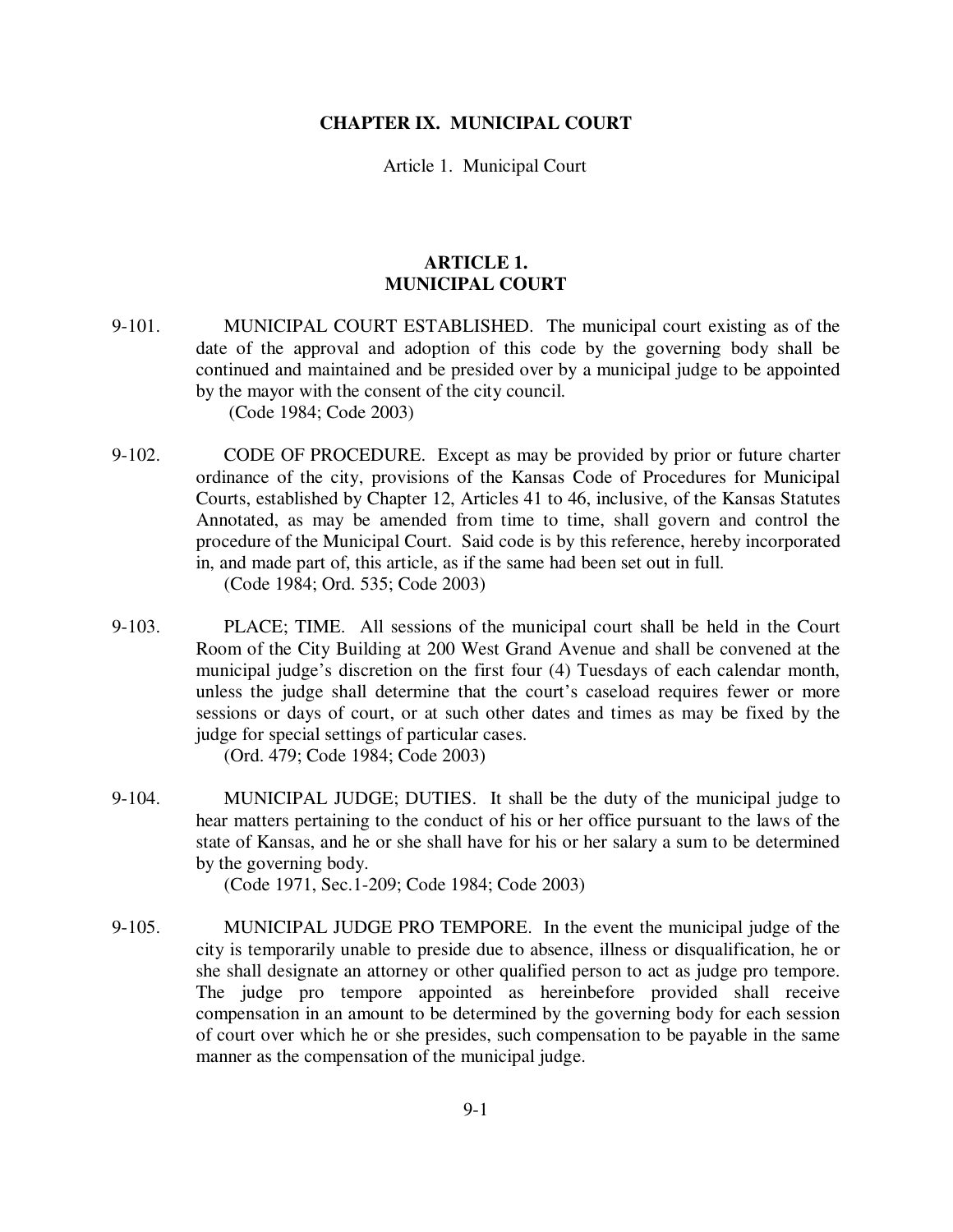(Ord. 326; Code 2003)

9-106. COURT COSTS. There shall be charged by the clerk of the municipal court in each case or hearing before the municipal court of the city, the fees as set out in Chapter 17 associated with court costs, warrant fees, witness fees, diversion and probation fees, and all other costs and fees set forth in that chapter, in additions to any fine or other penalty imposed by the court. The Municipal Court Judge shall assess the jail costs the City incurs for each day or portion of a day that the convicted person serves in jail at the rate the City is charged for the jail time by Sedgwick County. The current rate charged the City for jail time shall be included as an entry in the Municipal Court's fine schedule. In addition thereto, the Judge of the Municipal Court shall assess all State imposed fees as required by statute.

> (Ord.408; Ord. 526; Ord. 526-A; Ord. 526-B; Code 2003; Code 2007; Ord. 933, Code 2009; Ord. 985, Code 2013)

9-107. FAILURE TO APPEAR: (a) Failure to appear is willfully incurring a forfeiture of an appearance bond and failing to surrender oneself within thirty (30) days following the date of such forfeiture by one who is charged with a misdemeanor, and has been released on bond for appearance before any court of this state, other than the municipal or police court of a city, for trial or other proceeding prior to conviction, or willfully incurring a forfeiture of an appearance bond and failing to surrender oneself within thirty (30) days after conviction of a misdemeanor by one who has been released on an appearance bond by any court of this state. The fine shall be as set out in Chapter 17*.* 

> (b) Any person who is released upon his or her own recognizance, without surety, or who fails to appear in response to a summons or traffic citation, shall be deemed a person released on bond for appearance within the meaning of subsection (a) of this section.

> (c) The provisions of subsection (a) of this section shall not apply to any person who forfeits a cash bond supplied pursuant to law upon an arrest for a traffic offense.

(d) Failure to appear is a Class B misdemeanor. (Ord. 397)

9-108. DIVERSION AGREEMENTS: (a) The city attorney shall administer the Municipal Court Diversion Program as provided by K.S.A. 12-4412 et seq., and amendments thereto.

> (b) Each defendant requesting diversion shall submit a diversion application form to the city attorney, or their designee*,* which shall provide such information as the city attorney deems necessary, as provided by K.S.A. 12-4414, 12-4415 and 12-4416, and amendments thereto.

> (c) Each defendant requesting diversion shall pay a non-refundable application fee in an amount set out in Chapter 17 to the city clerk to cover the costs incurred by the city in processing such application and administering such diversion program. Such diversion application fee shall be submitted to the city clerk with each defendant's application form described above in subsection (b).

> > 9-2